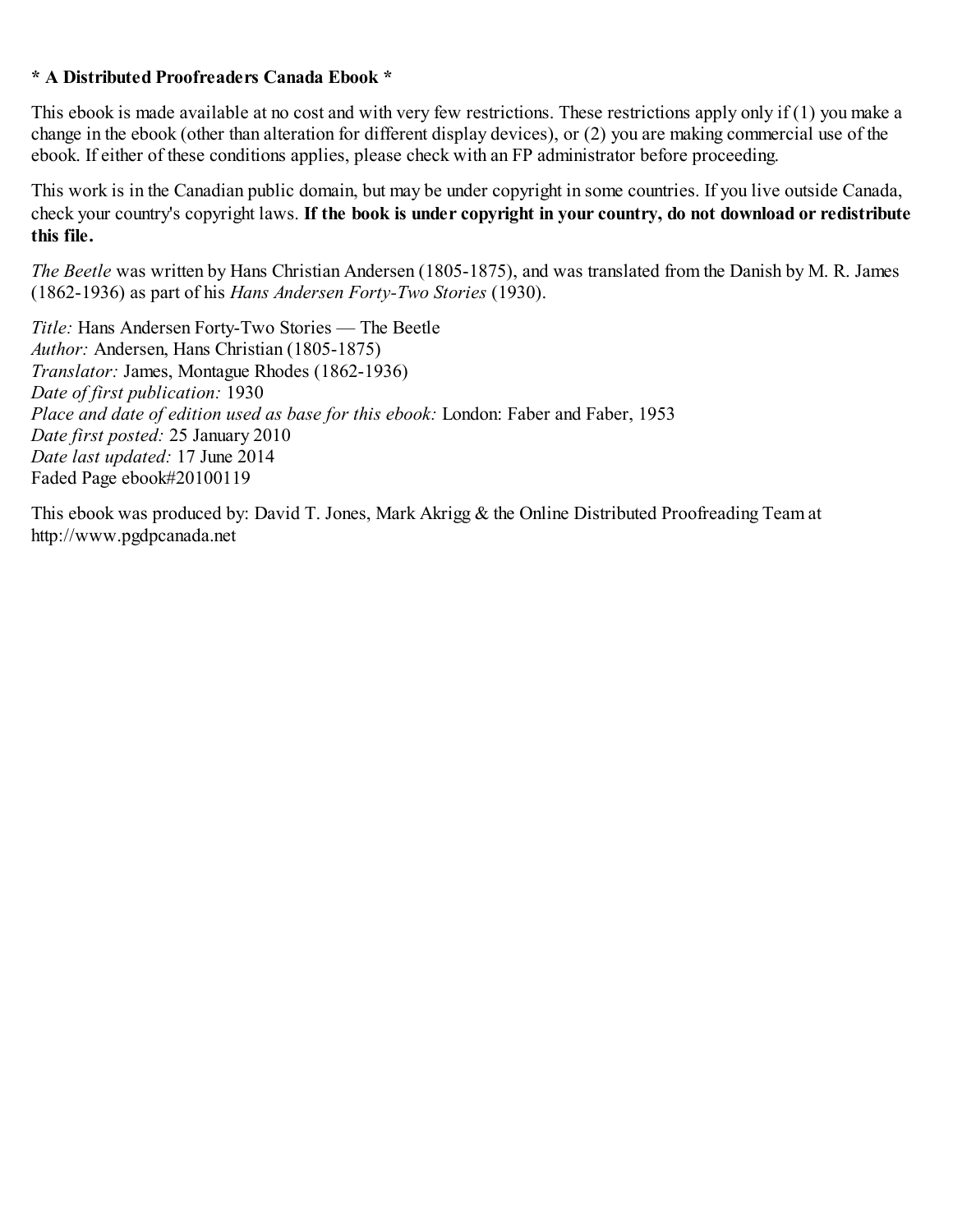## *The Beetle*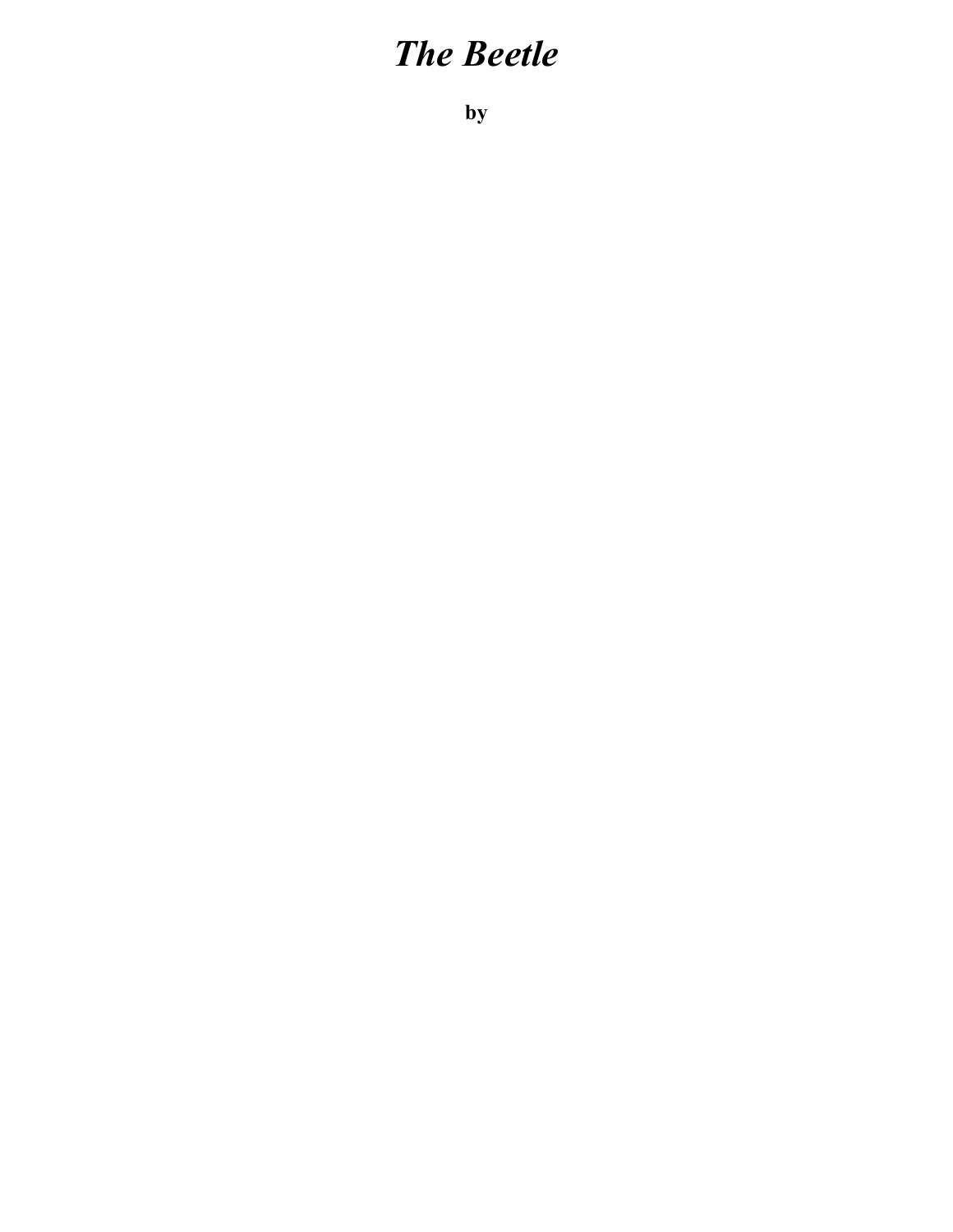## **Hans Christian Andersen**

## **(from** *Hans Andersen Forty-Two Stories* **[1930], translated by M. R. James)**

The Emperor's horse was being shod with gold; a golden shoe on each foot. Why was he shod with gold?

He was the most beautiful beast, with slender legs, wise eyes, and a mane that hung over his neck like a veil of silk. He had borne his master through the clouds of powder smoke, and the rain of bullets, had heard the balls whistle and scream; had bitten, kicked, joined in the fight when the enemy pressed hard, had leapt with his Emperor over the fallen horse of the foe in a single bound, had saved his Emperor's crown of red gold, saved his Emperor's life that was more precious than the red gold, and that was why the Emperor's horse was shod with gold, a golden shoe on each foot.

The Dung Beetle crawled out.

"First the big ones, then the little ones," said he, "though it's not the size that tells." With which he stuck out his thin leg. "What do *you* want?" asked the Smith.

"Gold shoes," replied the Beetle.

"You haven't slept it off yet," said the Smith. "Do you mean you want gold shoes too?"

"Gold shoes," said the Beetle. "Aren't I as good as that big beast, who must forsooth be waited on and curry-combed and looked after and have his food and his drink? Don't I belong to the Emperor's stable just as much?"

"Yes, but *why* does the horse have gold shoes?" said the Smith. "Don't you understand that?"

"Understand? I understand that it's a piece of spite against me," said the Beetle. "It's an insult, so I shall go out at once into the wide world."

"Cut along," said the Smith.

"Coarse being!" said the Beetle, and went out. He flew a short way and found himself in a pretty little flower garden, fragrant with roses and lavender.

"Isn't it delightful here?" said one of the little Ladybirds who were flying about, with black spots on their red shield-like wing-cases. "How sweet it smells here, and how pretty everything is!"

"I am accustomed to better surroundings," said the Beetle. "Do you call this pretty? Why, there isn't even a dung-heap in the place." So he went further, into the shadow of a large stock. A Caterpillar was creeping over it.

"What a beautiful place the world is!" said the Caterpillar. "The sun is so warm! Everything so pleasant! And when I fall asleep some time, and die, as they call it, I shall wake up and be a butterfly."

"Only fancy!" said the Beetle. "We're going to fly about as butterflies, are we? I come from the Emperor's stables, but nobody there, not even the Emperor's own horse, who by the way goes about in my cast-off shoes, has such ideas. Get wings? Fly? Very well, I *shall* fly." So off he went. "I don't want to get cross, but I am getting cross all the same."

And he plumped down on a large grass plot, where he lay for a little and then went to sleep.

Mercy, what a deluge came pouring down! The Beetle was woken up by the splashing, and tried to get into the ground at once, but couldn't; he rolled about, he floated on his stomach and on his back—there was no question of flying—he was sure he would never get away from the place alive. He lay where he was and did not stir.

When it cleared a little and the Beetle had blinked the water out of his eyes, he got a glimpse of something white—it was linen being bleached. He went towards it and crept into a fold of the wet stuff; it wasn't quite the same as lying in the warm dung-heap in the stable, but there was nothing better to be had on the spot, so he stayed there a whole day and a whole night, and still it rained. In the morning the Beetle crept out; he was extremely cross with the climate.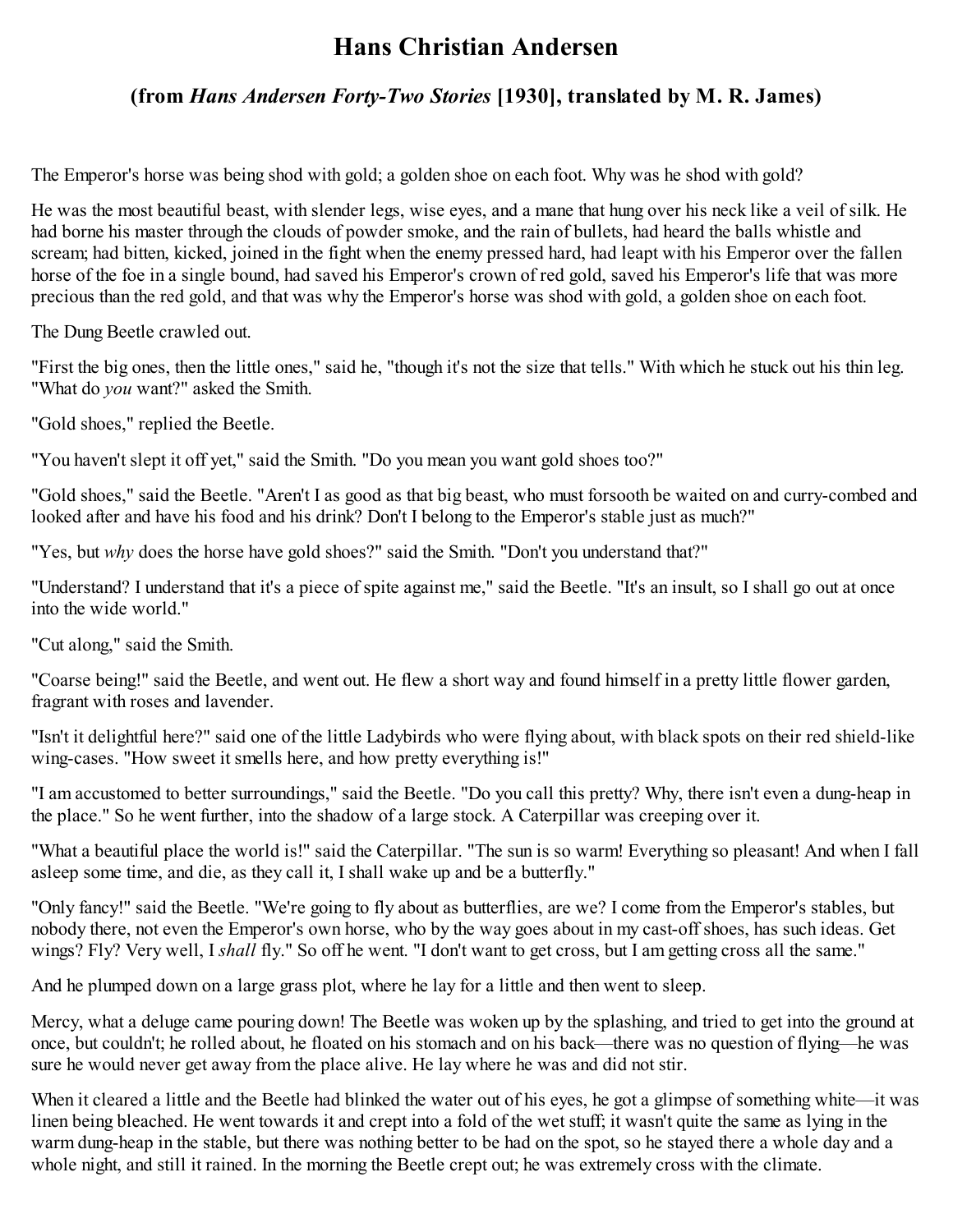On the linen were sitting two frogs, whose bright eyes glistened with pure pleasure. "It's divine weather," said one of them. "How it does freshen one up, and the linen holds the water together beautifully; it gives me a quivering in my hind legs as if I was going to swim."

"I should like to know", said the other, "whether the swallow, who flies so far in all directions, has found on his many journeys abroad a better climate than ours. Such drizzle as we get! Such moistness! One might be lying in a wet ditch! Anyone who does not enjoy it is no true lover of his country."

"You have, I suppose, never been in the Emperor's stable?" asked the Beetle. "There there is both moisture and fragrance. That is what I am accustomed to; that is the climate for me, but it is impossible to take it with one on a journey. Is there no dung-heap in this garden, in which persons of quality like myself could lodge and feel themselves at home?"

But the frogs either did not or would not understand him. "I never ask a question twice," said the Beetle, after he had asked this one three times and got no answer. So he went on a little to where there lay a broken pot; it had no business to lie there, but being there it offered a shelter. Here lived several families of Earwigs, who do not require much accommodation, but like society. The ladies are richly endowed with motherly affection, so here the children of each were the prettiest and cleverest that could be.

"Our son has become engaged," said one mother, "the sweet innocent. His highest aim is to be able to creep one day into a clergyman's ear. He is so deliciously childlike, and his engagement will keep him from running wild; that is a great joy for a mother."

"Our son," said the second mother, "the moment he came out of the egg was at his tricks; he bubbles over with life, he'll run his feelers off. An immense joy for a mother; is it not so, Mr. Beetle?" She knew the visitor by his figure.

"You are both perfectly right," said the Beetle, whereupon he was invited to come indoors—so far as he could get under the broken pot.

"Now you shall see my little Earwig too," said a third and a fourth of the mothers. "They are darling children, and so droll! They are never naughty except when they've got a stomach-ache, but that is a thing one so easily gets at their age." So each of the mothers talked about her young ones, and the young ones talked too, and used the little pincers on their tails to tweak the Beetle's moustache.

"Little rascals, they're always after something," said the mothers, beaming with maternal affection. But it bored the Beetle, so he inquired if it was far from there to the dung-heap.

"Oh, that is right out in the world, on the other side of the ditch," said an Earwig. "So far, I do hope, none of my children will ever go. I should die of it."

"So far, however, I shall try to get," said the Beetle, and set off without taking leave: that is the most correct fashion.

At the ditch he met with several of his own race, all dung-beetles. "Here we live," they said, "and very cosy it is; may we venture to invite you down into the best mud? You must, I am sure, be tired with your journey."

"Indeed I am," said the Beetle. "I have had to lie upon linen in the rain, and cleanliness is very bad for me. I have besides got gout in my wing-joint from standing in a draught under a broken pot. It is really refreshing to get to one's own people at last."

"You come, I presume, from the dung-heap?" the eldest Beetle asked.

"From a more elevated station," said the Beetle. "I come from the Emperor's stable where I was born, shod with gold. I am travelling on a secret mission, about which you must ask me no questions, for I shall not answer them." With this the Beetle climbed down into the rich mud. There sat three young lady beetles, who giggled, for they did not know what to say.

"They are not engaged," said their mother, and they giggled again—this time from embarrassment.

"None fairer have I ever seen in the Emperor's stable," said the travelling Beetle.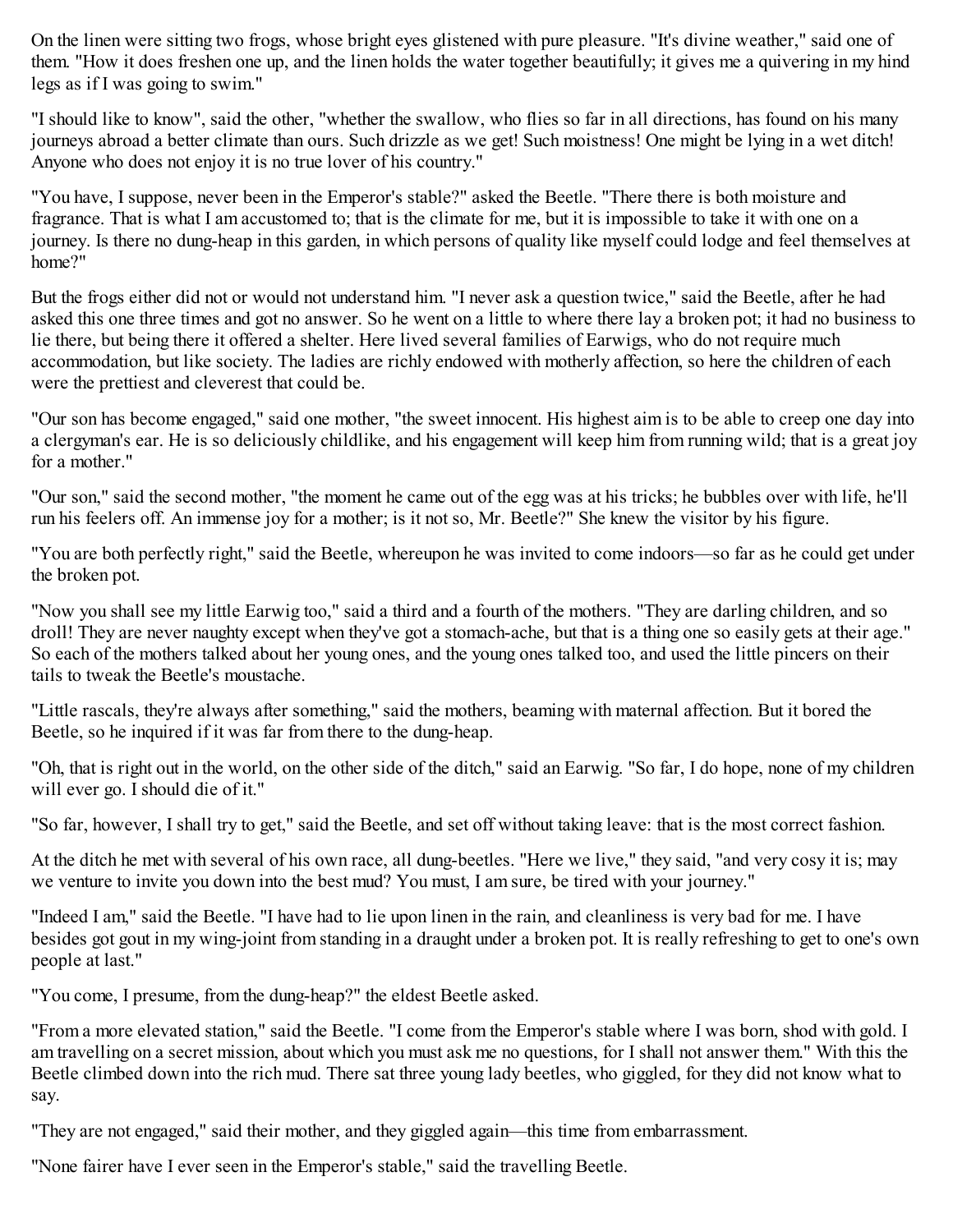"Do not trifle with my daughters. Do not speak to them unless your intentions are serious—but that they are, I am sure, and I give you my blessing."

"Hurrah!" cried all the others, and the Beetle was betrothed: betrothal first, then wedding, there was no reason to delay. The next day passed very happily, the following one was got over somehow; but on the third the Beetle had to think about providing food for a wife, and perhaps little ones.

"I have allowed myself to be taken in," he said. "I must just take them in in return." And so he did. He was gone, gone all day, gone all night, and his wife was left a widow. The other beetles said it was a rank adventurer whom they had adopted into the family. Now there was his wife on their hands. "Well," said her mother, "she can take her place as a girl again, take her place as my child. Shame on the loathsome wretch who has abandoned her!"

He meanwhile was on a voyage; he had set sail on a cabbage leaf to cross the ditch. Later in the morning two people came by, saw the Beetle, picked him up, turned him over and over, and both—especially one of them, a boy—were very learned about him. "Allah sees the black Beetle in the black stone in the black rock. Isn't there something like that in the Koran?" he asked, and went on to translate the Beetle's name into Latin and discourse about its species and habits. The elder scholar objected to taking the Beetle home, for, said he, "they had every bit as good specimens". And this, the Beetle thought, was by no means a polite remark, so he flew out of his hand, flew for some distance, for his wings were now dried, and eventually came to the hot-house, where he could with the greatest ease, a window being open, slip in and bury himself in the fresh manure. "This", he said, "is luxury."

He very soon fell asleep, and dreamt that the Emperor's horse had fallen down dead, and that Lord Beetle had received its golden shoes and the promise of two more. This was gratifying, and when the Beetle woke up, he crawled out and looked about him. What splendour was here in the hot-house! Great fan-leaved palms spread out above; the sun made them transparent, and beneath them grew a profusion of green, and flowers shone there, red as fire, yellow as amber, white as new fallen snow.

"What matchless splendour of vegetation," said the Beetle. "How nice it will taste when it goes rotten! This is a capital larder: some of my family are sure to be living here. I will go and explore and see if I can find some suitable company. I *am* proud, and I am proud to be so." So on he went, thinking about his dream and the golden shoes he had won.

Suddenly a hand grasped the Beetle: he was squeezed and tumbled about.

The gardener's little boy and a friend were in the hot-house, had caught sight of the Beetle, and meant to have some fun with him. Wrapped in a vine-leaf, he was thrust down into a hot trouser-pocket. He scrabbled and scrambled, but only got a squeeze from the boy's hand, who was running to the big lake at the end of the garden. Here the Beetle was first put into an old broken wooden shoe that had lost its instep. A peg was stuck in for a mast, and to this the Beetle was tethered with a bit of worsted. So now he was a skipper, and must put out to sea.

It was a very large lake; the Beetle thought it must be an ocean, and was so bewildered that he tumbled over on his back, and waved his legs in the air. The wooden shoe sailed along, for there was a current in the water; but as soon as the vessel got a little too far out, one of the boys turned up his trousers, waded out and brought it back. However, when it began drifting a second time someone called the boys, and sharply too, and they hurried off and left the wooden shoe to its fate. It drifted further and further out from land—steadily onward. It was appalling for the Beetle; he couldn't fly, he was bound fast to the mast.

He now received a visit from a fly.

"Beautiful weather we're having," said the fly. "I can rest here, and sun myself. Very pleasant situation, this, of yours."

"A lot of sense you've got, talking like that. Don't you see I'm tethered up?"

"Well, I'm not," said the fly, and off he went.

"Now I know the world," said the Beetle, "and it's a despicable world. I am the only honourable being in it. First of all, they refuse me gold shoes, next I have to lie out on wet linen, and stand in a draught, and after that they foist a wife on me. I make a bold dash into the world, to see how people are circumstanced, and how I ought to be, and then comes a human whelp, tethers me up, and sets me sailing on the roaring ocean. Meanwhile the Emperor's horse goes about in gold shoes; that's what rankles with me most. But it's no good looking for sympathy in this world. My life-history is interesting